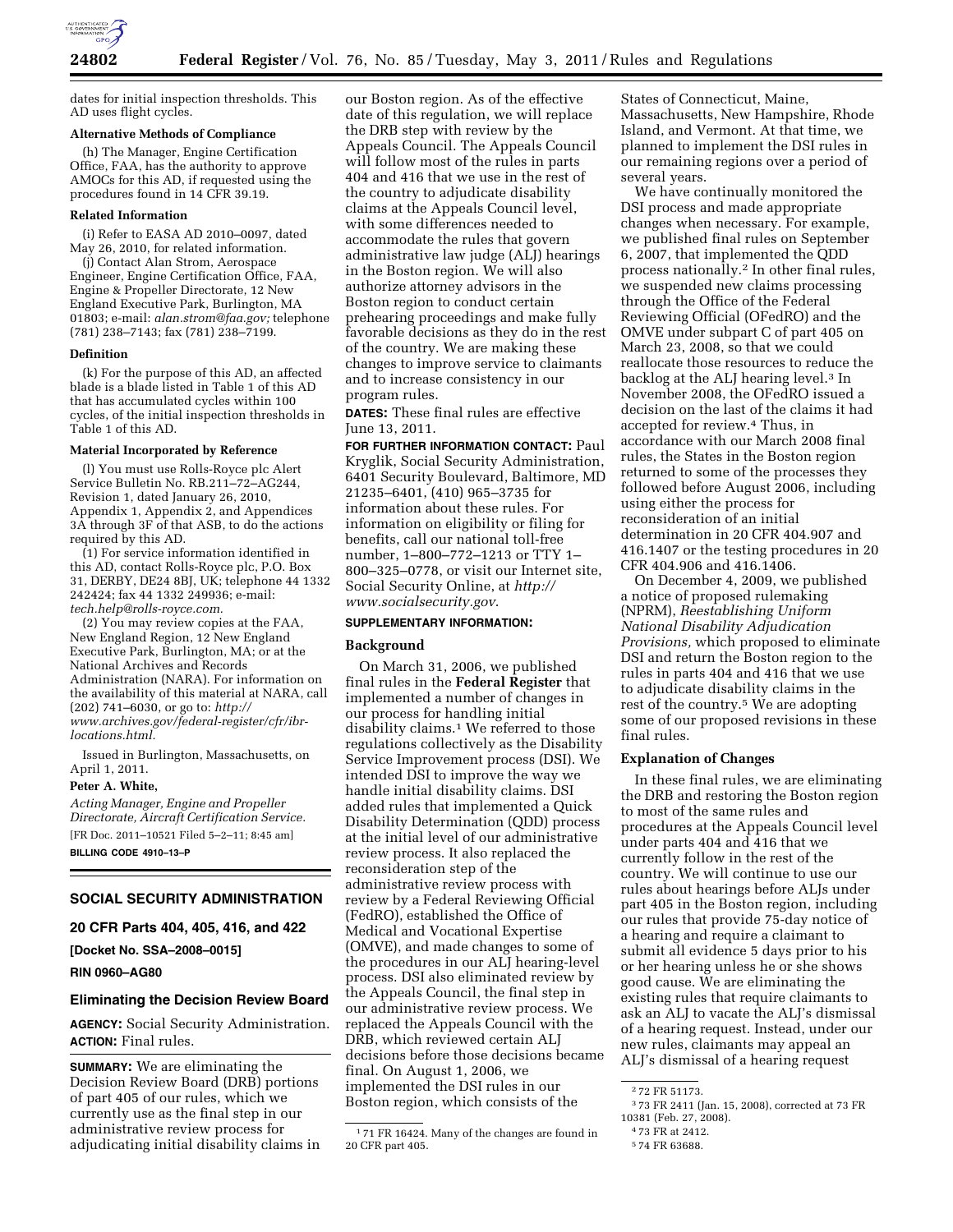directly to the Appeals Council, as is our current practice in the rest of the country.

Although we closed a claimant's official record once an ALJ issued his or her decision under the DSI rules,<sup>6</sup> the ALJ could consider new evidence submitted afterwards under certain conditions.7 The DRB could also consider new evidence under certain conditions. In these final rules, we are eliminating the rule that allowed an ALJ to consider new evidence and adding final section 405.401, which restricts the conditions under which the Appeals Council can accept new evidence in DSI claims. If a claimant appeals an ALJ's dismissal of a hearing request, the Appeals Council will consider additional evidence about the dismissal and decide whether it provides a basis for granting review, as also described in final section 405.401.

With the other changes that we have already made to the DSI process, we no longer need many of the DSI rules in part 405 and are removing references to the FedRO from our rules. These final rules do not affect our Disability Prototype and Single Decisionmaker demonstration projects.

The DRB has not functioned as we originally intended; its workload has grown quickly and become overwhelming. We had intended to use an automated predictive model to select the most error-prone cases for DRB review. However, because we were unable to implement this predictive model, the DRB processed 100% of the unfavorable and partially favorable decisions, requiring significantly more resources than we had anticipated.

The DRB is composed of selected ALJs and administrative appeals judges from the Appeals Council. As members of the DRB, they were unavailable for their regular work, and our efforts to reduce the hearing backlog suffered. Before we implemented DSI, requests for review from the Boston region represented a small fraction of the Appeals Council's total requests for review. Because the DRB processed 100% of the unfavorable and partially favorable cases, there were more cases to review. At the same time, we had an increased number of requests for review by the Appeals Council in other areas of the country as we continued to work down our disability hearings backlog and increased the number of ALJ adjudications nationwide. In fiscal year (FY) 2010, the Appeals Council received 20% more requests for review than in

FY 2009, up from 106,965 in FY 2009 to 128,703 in FY 2010.

The DRB's workload also reduced needed resources at the ALJ hearing level, as those ALJs who worked fulltime on the DRB were unavailable to hold hearings. If we continued the DRB, we would need to assign even more ALJs to the DRB's workload as the number of DRB receipts rose due to our hearings backlog reduction plan. Consequently, the continued use of the DRB adversely affected our ability to reduce the hearings backlog.

We also are adding a new section 405.342 to allow attorney advisors to conduct prehearing proceedings and issue fully favorable decisions on cases that arise in the Boston region in the same manner as they do in the rest of the country. In our proposed rules, we proposed to follow in the Boston region the same hearings-level procedures we use in the rest of the country, including the rules that apply to our attorney advisor program. Even though these final rules do not adopt for the Boston region all of the hearings-level procedures we use in the rest of the country, we are adding this rule to help us reduce the backlog of cases awaiting a hearing.

## **Conforming Changes**

We are making a number of conforming changes to sections in parts 404, 405, 416, and 422 to reflect this removal of the DRB rules. Some sections in these final rules differ from the language we proposed in the December 4, 2009 NPRM because these final rules retain the part 405 rules about the ALJ hearing level and include changes made after that date by our final rules ''Disability Determinations by State Agency Disability Examiners,'' which we published in the **Federal Register** on October 13, 2010.<sup>8</sup> We have already published final rules in parts 404 and 416 that either removed some aspects of the DSI process or extended them nationally.9 With the changes to the DSI process in this final rule, we are making a number of conforming changes consistent with the 2010 final rules.

#### **Technical Change**

We also are making a technical change to the heading of 20 CFR 416.926(e). The former heading was ''Responsibility for determining medical equivalence.'' We are changing the heading to ''Who is responsible for determining medical equivalence?'' This change will make the heading consistent with its counterpart in 20 CFR 404.1526(e) and the format of headings in surrounding sections.

## **Public Comments**

We published an NPRM in the **Federal Register** on December 4, 2009, and we gave the public 60 days to comment on it.10 The comment period closed on February 2, 2010. We received comments from six individuals and organizations. The comments are available for public viewing at *[http://](http://www.regulations.gov) [www.regulations.gov.](http://www.regulations.gov)* The commenters supported most of the proposed changes but were concerned about three issues, which we discuss below. We carefully considered the comments. Because some of the comments were long, we have condensed, summarized, and paraphrased them. We have tried to summarize the commenters' views accurately, and to respond to the significant issues raised by the commenters that were within the scope of these rules.

*Comment:* Several of the commenters wanted attorney advisors in our Office of Disability Adjudication and Review to be able to conduct prehearing proceedings and issue fully favorable decisions in the Boston region as they do in the rest of the country.11 These commenters noted that we precluded attorney advisors from deciding DSI cases.

*Response:* We are adopting this comment. As the commenters correctly noted, the attorney advisor program is available only to disability claims processed under parts 404 and 416 of our rules, and it does not apply to claims processed under the DSI rules in part 405.12 We agree with the commenters that we should extend the attorney advisor prehearing process to claims processed in the Boston region as we continue our efforts to reduce the number of disability claims that are awaiting a hearing. Therefore, beginning on the effective date of these final rules, we will allow attorney advisors to conduct prehearing proceedings and issue fully favorable decisions on cases that arise in the Boston region in the same manner as they do in the rest of the country. We are adding this authority in new section 405.342.

*Comment:* Most of the commenters asked us to extend DSI's 75-day advance notice of a hearing rule in 20 CFR 405.315 to our national rules in 20 CFR 404.938 and 416.1438, which require 20 days advance notice.

<sup>6</sup>Current 20 CFR 405.360.

<sup>7</sup>Current 20 CFR 405.373.

<sup>8</sup> 75 FR 62676.

<sup>9</sup>As stated above, under the final rules we published in March 2008 that ended the FedRO and OMVE initiatives, subpart C of part 405 is no longer in effect. *See* 20 CFR 405.10(d).

<sup>10</sup> 74 FR 63688.

<sup>11</sup>*See* 20 CFR 404.942 and 416.1442.

<sup>12</sup> 73 FR 11349, 11350 (March 3, 2008).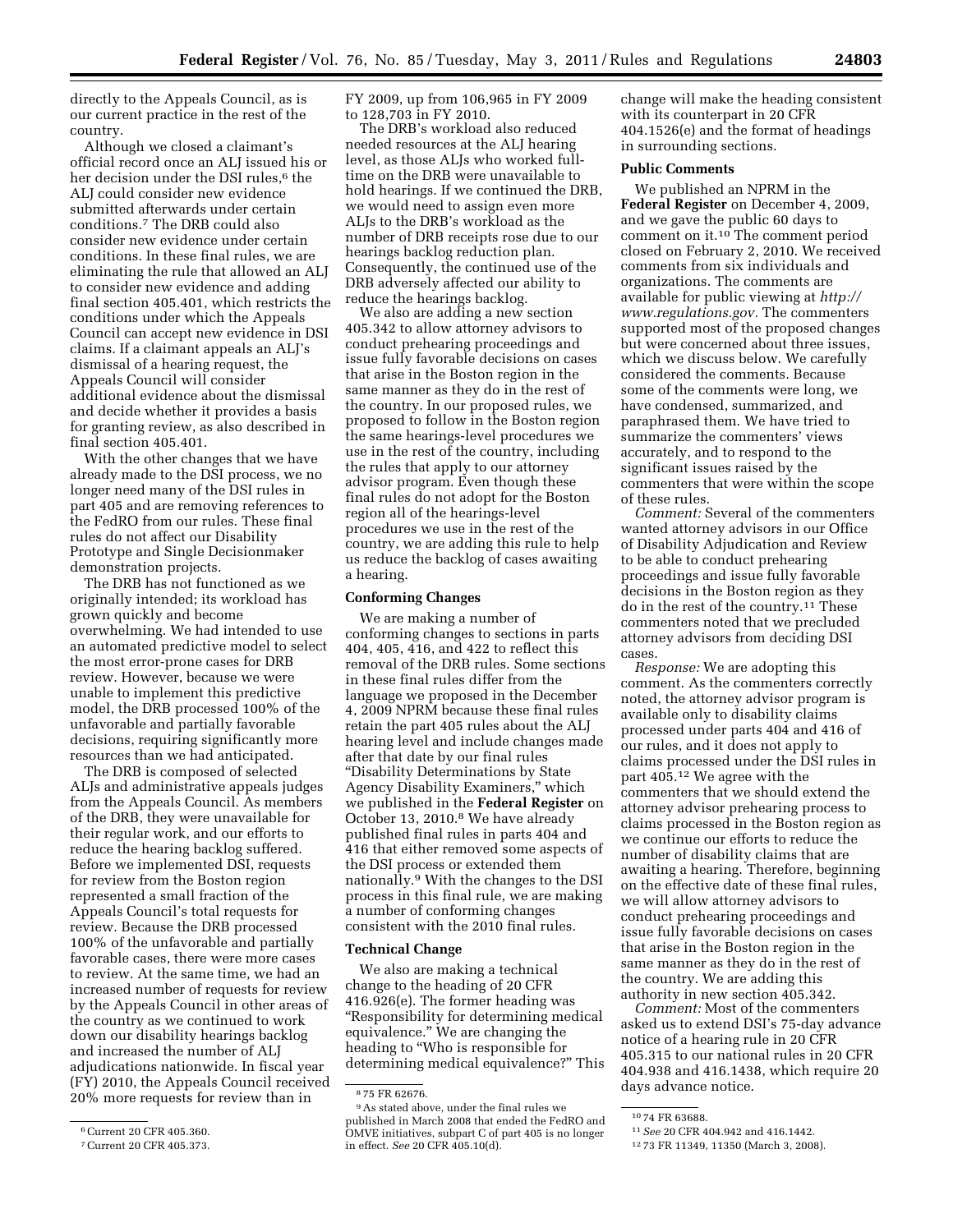*Response:* We are not adopting this comment. The rules we proposed on December 4, 2009 addressed only rule changes related to our proposal to eliminate the remaining DSI rules in part 405 of our rules. The commenters' suggestion would make a substantive change to our rules in parts 404 and 416, which is beyond the scope of this rulemaking. We issued for public comment a separate NPRM that proposed to make several substantive changes to our rules in parts 404 and 416, including the change the commenters recommended, on October 29, 2007.13 We will consider the commenters' suggestion in the context of that rulemaking proceeding.

*Comment:* All of the commenters expressed concern about our plan to transfer cases pending at the DRB to the Appeals Council on the effective date of these final rules. The commenters believed that claimants whose cases we would transfer would be disadvantaged because they would have to wait longer for the Appeals Council to take action than DSI's 90-day limit for DRB review. Some commenters believed that this proposed procedure would be especially problematic in cases that involve partially favorable decisions. Under DSI, the DRB reviews those decisions before we effectuate them, while in non-DSI States, we first effectuate a partially favorable decision before we send it to the Appeals Council to consider the claimant's request for review. Some of the commenters suggested that we handle pending DRB cases as we handled cases pending review by a FedRO when we suspended FedRO case reviews in 2008. In that situation, we stopped sending new cases for FedRO review but kept the rules for such review in place until a FedRO issued a decision on the last pending case.

*Response:* We understand the commenters' concerns about longer processing times at the Appeals Council. To help allay concerns about processing times at the Appeals Council, we will put the transferred cases at the front of the Appeals Council queue. We believe that this approach

will result in the best use of our resources and will result in the best service to claimants.

We decided not to use a process similar to the one we used for FedRO cases because the rapid growth in the DRB's workload, the unanticipated need for adjudicative resources, and the impact on other workloads both at the ALJ hearing level and at the Appeals Council are adversely affecting our ability to serve the public. Transferring all pending DRB cases to the Appeals Council on the effective date of these rules will help us use our resources more effectively and provide the best service to claimants.

We will process partially favorable ALJ decisions transferred to the Appeals Council under these final rules in the following manner. The Appeals Council will send partially favorable ALJ decisions that it receives from the DRB to a processing component, and we will effectuate these decisions in the same manner that we do for cases that arise in other parts of the country. In addition, the Appeals Council will notify those claimants whose claims we have transferred that we have deemed that they have filed a request for Appeals Council review of the ALJ's decision. That notice will inform the claimants that they have a right to file a written request for withdrawal of the deemed request for review. If the Appeals Council grants review of a partially favorable ALJ decision, it will review the entire record and may affirm, modify, or reverse the ALJ's decision.

## **When will we start to use these rules?**

We will start to use these final rules on the effective date stated above. Until then, we will continue to use our current rules.

On the effective date of these final rules, we will transfer all cases pending before the DRB to the Appeals Council and treat these cases as if the claimant had requested Appeals Council review of the hearing decision. The Appeals Council will notify each of these claimants that we have deemed that he or she has filed a request for Appeals

Council review of the ALJ's decision and that he or she has the right to file a written request for withdrawal of the deemed request for Appeals Council review. For cases in which a claimant has appealed a dismissal by an ALJ under the procedures in part 405, we will treat the pending request as a request for Appeals Council review of the ALJ's dismissal. We will transfer to the Appeals Council any cases remanded by a Federal court that we assigned to the DRB. We will immediately begin effectuating partially favorable decisions when we forward them for Appeals Council review.

## **Regulatory Procedures**

## *Executive Order 12866, as Supplemented by Executive Order 135653*

We consulted with the Office of Management and Budget (OMB) and determined that these final rules meet the criteria for a significant regulatory action under Executive Order 12866, as supplemented by Executive Order 13563. Therefore, OMB reviewed them.

## *Regulatory Flexibility Act*

We certify that these final rules will not have a significant economic impact on a substantial number of small entities because they affect only individuals. Therefore, a regulatory flexibility analysis as provided in the Regulatory Flexibility Act, as amended, is not required.

# *Paperwork Reduction Act*

These final rules contain reporting requirements in the regulation sections listed below. For some sections in these rules, we previously accounted for the public reporting burdens in the Information Collection Requests for the various forms the public uses to submit the information to us. Consequently, we are not reporting those sections below. The sections below pose new public reporting burdens not covered by an existing OMB-approved form, and we provide burden estimates for them.

| <b>Regulation Section</b><br>20 CFR | Description of public reporting requirement                                                                                                                                                                                                                                                                   | Number of<br>respondents<br>(annually) | Frequency of<br>response | Average<br>burden per<br>response<br>(minutes) | Estimated<br>annual burden<br>(hours) |
|-------------------------------------|---------------------------------------------------------------------------------------------------------------------------------------------------------------------------------------------------------------------------------------------------------------------------------------------------------------|----------------------------------------|--------------------------|------------------------------------------------|---------------------------------------|
| $405.1(b)(5)$ ,<br>405.372(b).      | If applicants have pursued their claims through all<br>levels of the administrative process and are dis-<br>satisfied with SSA's final decision, they (or par-<br>ties acting on their behalf) may request judicial<br>review by filing an action in Federal district court<br>within the stated time period. | 833                                    |                          | 30                                             | 417                                   |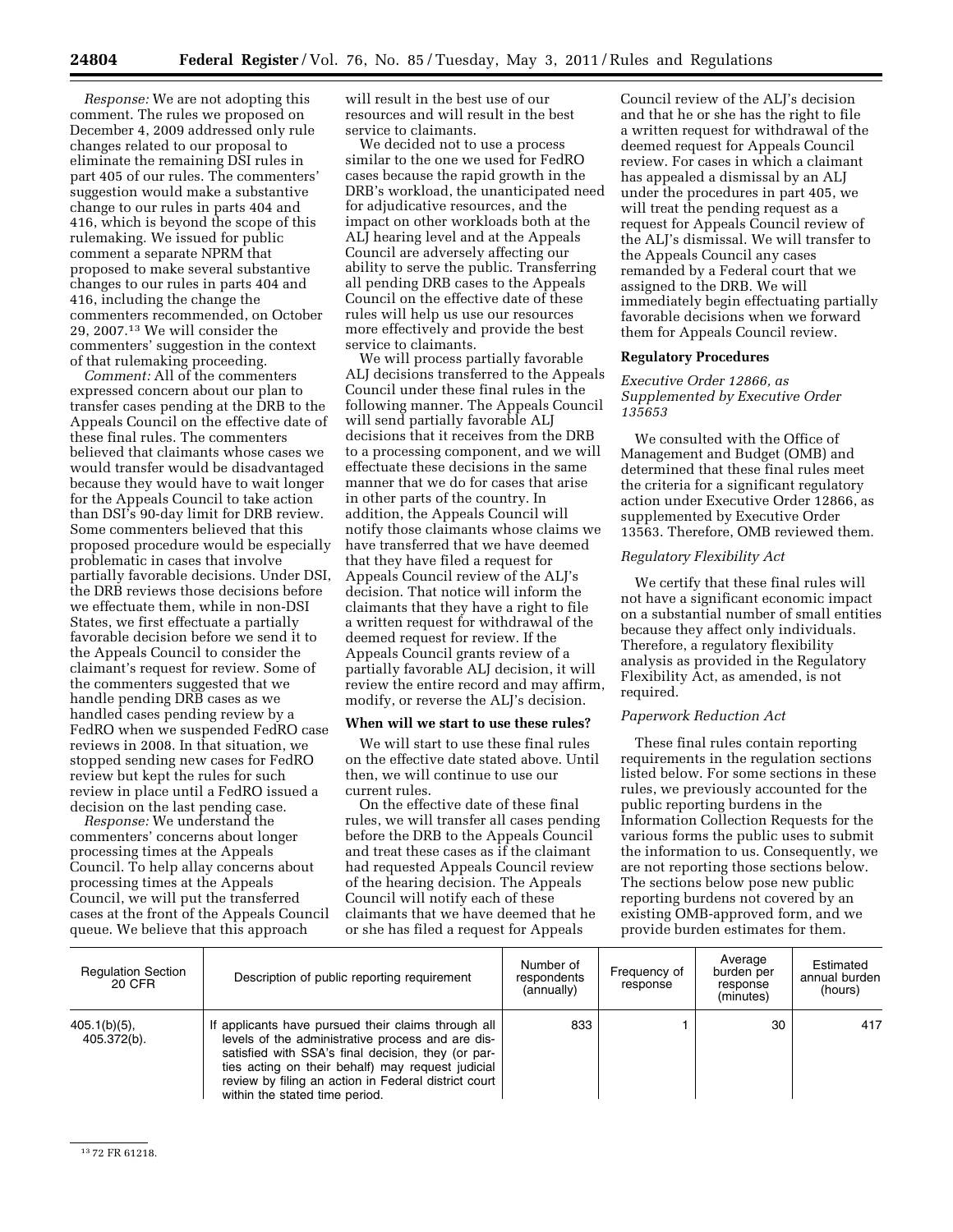| <b>Regulation Section</b><br>20 CFR | Description of public reporting requirement                                                                                                                           | Number of<br>respondents<br>(annually) | Frequency of<br>response | Average<br>burden per<br>response<br>(minutes) | Estimated<br>annual burden<br>(hours) |
|-------------------------------------|-----------------------------------------------------------------------------------------------------------------------------------------------------------------------|----------------------------------------|--------------------------|------------------------------------------------|---------------------------------------|
| $405.1(c)(2)$                       | Applicants appealing SSA's decisions must pro-<br>vide evidence to support their claims.                                                                              | 5,310                                  |                          | 10                                             | 885                                   |
| 405.20                              | If one wants an extension past the deadline to re-<br>quest administrative or judicial review, one must<br>establish there is good cause for missing the<br>deadline. | 5,310                                  |                          | 10                                             | 885                                   |
| 405.372(c)                          | If applicants want to submit additional evidence to<br>the Appeals Council, the Council will only con-<br>sider it if it meets certain criteria.                      | 5.310                                  |                          | 10                                             | 885                                   |
| $405.505$                           | If one files for an extension of time to file a civil<br>action, one must file that request with the Ap-<br>peals Council.                                            | 833                                    |                          | 30                                             | 417                                   |
| Total                               |                                                                                                                                                                       | 17,596                                 |                          |                                                | 3,489                                 |

We are also seeking comment on our information collections in our current rule sections listed below. We are

updating the public reporting burdens for the information collection requirements under OMB control

number 0960–0710. The following are updated burden estimates:

| Regulation section<br>20 CFR                                    | Description of public reporting requirement                                                                                                                                                     | Number of<br>respondents<br>(annually) | Frequency of<br>response | Average<br>burden per<br>response<br>(minutes) | Estimated<br>annual burden<br>(hours) |
|-----------------------------------------------------------------|-------------------------------------------------------------------------------------------------------------------------------------------------------------------------------------------------|----------------------------------------|--------------------------|------------------------------------------------|---------------------------------------|
| 404.961, 416.1461,<br>405.330, and<br>405.366.                  | An individual may request a pre-hearing or post-<br>hearing conference.                                                                                                                         | 12,220                                 |                          | 20                                             | 4.073                                 |
| 404.950, 416.1450,<br>and 405.332.                              | An individual has the right to present evidence at a<br>hearing, including the subpoena process.                                                                                                | 1,040                                  |                          | 20                                             | 347                                   |
| 404.949 and 416.1449                                            | An individual (or designated representative) may<br>appear before an administrative law judge to<br>present an oral or written statement of a case.                                             | 2,868                                  |                          | 60                                             | 2,868                                 |
| 405.334                                                         | An individual (or designated representative) may,<br>at any time before the hearing begins, submit a<br>pre-hearing statement with an explanation of the<br>alleged disability.                 | 20                                     |                          | 60                                             | 20                                    |
| 404.957, 416.1457,<br>and 405.380.                              | Explain the conditions under which an administra-<br>tive law judge may dismiss a request for hearing.                                                                                          | 21,041                                 |                          | 10                                             | 3,507                                 |
| 405.381                                                         | Outlines the contents of the notice of dismissal<br>and the procedures for requesting Appeals<br>Council review of the dismissal decision.                                                      | 37                                     |                          | 30                                             | 19                                    |
| $405.401$                                                       | Explains procedures for requesting review of a<br>hearing decision or a dismissal of a hearing re-<br>quest and the conditions under which the Ap-<br>peals Council will consider new evidence. | 5,310                                  |                          | 10                                             | 885                                   |
| 404.982 & 416.1482                                              | Pertains to the extension of time for filing an action<br>in a Federal district court.                                                                                                          | 1,687                                  |                          | 30                                             | 844                                   |
| 404.987 & 404.988<br>and 416.1487 &<br>416,1488 and<br>405.601. | Outlines the conditions under which we may re-<br>open a final decision or determination.                                                                                                       | 12,425                                 |                          | 30                                             | 6,213                                 |
| Totals                                                          |                                                                                                                                                                                                 | 56,648                                 |                          |                                                | 18,776                                |

We submitted an Information Collection Request for clearance to OMB. We are soliciting comments on the burden estimate; the need for the information; its practical utility; ways to enhance its quality, utility, and clarity; and ways to minimize the burden on respondents, including the use of automated techniques or other forms of information technology. If you would like to submit comments, please send them to the following locations:

- Office of Management and Budget, *Attn:*  Desk Officer for SSA, *Fax Number:*  202–395–6974, *E-mail address: OIRA*\_*[Submission@omb.eop.gov.](mailto:OIRA_Submission@omb.eop.gov)*
- Social Security Administration, Attn: Reports Clearance Officer, 1333 Annex, 6401 Security Blvd, Baltimore, MD 21235–0001, *Fax Number:* 410–965–6400, *E-mail: [OPLM.RCO@ssa.gov.](mailto:OPLM.RCO@ssa.gov)*

You can submit comments until July 5, 2011, which is 60 days after the

publication of these rules. However, your comments will be most useful if you send them to us by June 2, 2011, which is 30 days after publication. To receive a copy of the OMB clearance package, contact the SSA Reports Clearance Officer using any of the above contact methods. We prefer to receive comments by e-mail or fax.

(Catalog of Federal Domestic Assistance Program Nos. 96.001, Social Security— Disability Insurance; 96.002, Social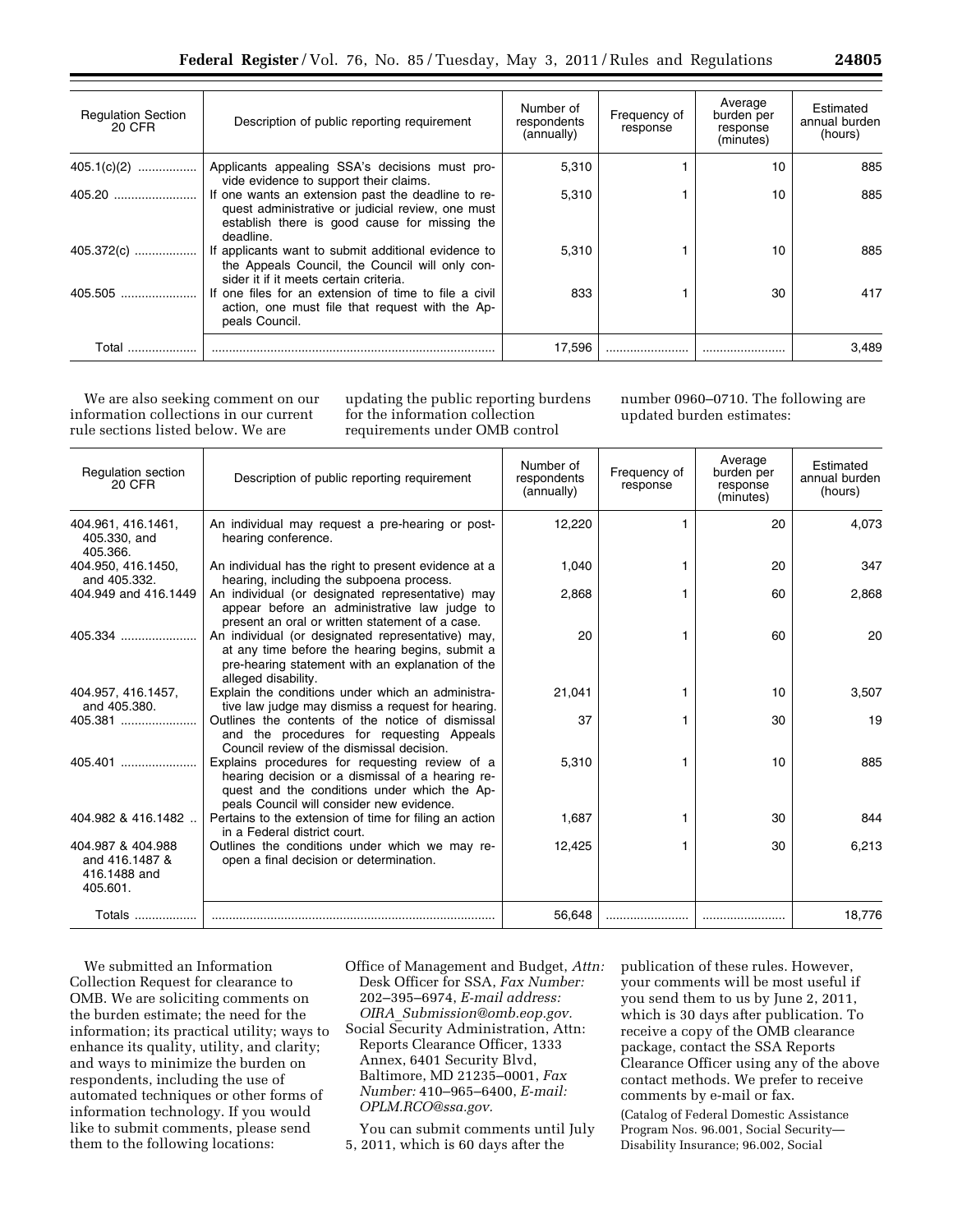Security—Retirement Insurance; 96.004, Social Security—Survivors Insurance; and 96.006, Supplemental Security Income)

## **List of Subjects**

#### *20 CFR Part 404*

Administrative practice and procedure; Blind; Disability benefits; Old-Age, Survivors, and Disability Insurance; Reporting and recordkeeping requirements; Social Security.

# *20 CFR Part 405*

Administrative practice and procedure; Blind, Disability benefits; Old-Age, Survivors, and Disability Insurance; Public assistance programs; Reporting and recordkeeping requirements; Social Security; Supplemental Security Income (SSI).

#### *20 CFR Part 416*

Administrative practice and procedure; Aged, Blind, Disability benefits, Public Assistance programs; Reporting and recordkeeping requirements; Supplemental Security Income (SSI).

# *20 CFR Part 422*

Administrative practice and procedure; Organization and functions (Government agencies); Reporting and recordkeeping requirements; Social Security.

Dated: April 26, 2011.

**Michael J. Astrue,** 

*Commissioner of Social Security.* 

For the reasons set out in the preamble, we amend subparts J, P, and Q of part 404, part 405, subparts I, J, and N of part 416, and subparts B and C of part 422 of chapter III of title 20 Code of Federal Regulations as set forth below:

# **PART 404—FEDERAL OLD-AGE, SURVIVORS AND DISABILITY INSURANCE (1950–)**

## **Subpart J—[Amended]**

■ 1. The authority citation for subpart J of part 404 is revised to read as follows:

**Authority:** Secs. 201(j), 204(f), 205(a)–(b), (d)–(h), and (j), 221, 223(i), 225, and 702(a)(5) of the Social Security Act (42 U.S.C. 401(j), 404(f), 405(a)–(b), (d)–(h), and (j), 421, 423(i), 425, and 902(a)(5)); sec. 5, Pub. L. 97–455, 96 Stat. 2500 (42 U.S.C. 405 note); secs. 5, 6(c)– (e), and 15, Pub. L. 98–460, 98 Stat. 1802 (42 U.S.C. 421 note); sec. 202, Pub. L. 108–203, 118 Stat. 509 (42 U.S.C. 902 note).

■ 2. Amend § 404.906 by removing the third and fourth sentences of paragraph  $(b)(4)$ .

■ 3. Amend § 404.930 by removing paragraph (c).

#### **Subpart P—[Amended]**

■ 4. The authority citation for subpart P of part 404 continues to read as follows:

**Authority:** Secs. 202, 205(a)–(b), and (d)– (h), 216(i), 221(a), (i), and (j), 222(c), 223, 225, and 702(a)(5) of the Social Security Act (42 U.S.C. 402, 405(a)–(b), and (d)–(h), 416(i), 421(a), (i), and (j), 422(c), 423, 425, and 902(a)(5)); sec. 211(b), Pub. L. 104–193, 110 Stat. 2105, 2189; sec. 202, Pub. L. 108–203, 118 Stat. 509 (42 U.S.C. 902 note).

■ 5. Amend § 404.1502 by revising the definition of ''nonexamining source'' to read as follows:

## **§ 404.1502 General definitions and terms for this subpart.**

 $\star$   $\star$ *Nonexamining source* means a physician, psychologist, or other acceptable medical source who has not examined you but provides a medical or other opinion in your case. At the administrative law judge hearing and Appeals Council levels of the administrative review process, it includes State agency medical and psychological consultants, other program physicians and psychologists, and medical experts or psychological experts we consult. *See*  $\frac{1}{8}$  404.1527. \* \* \* \* \*

 $\blacksquare$  6. Amend § 404.1512 by revising paragraph (b)(8) to read as follows:

## **§ 404.1512 Evidence.**

- \* \* \* \* \*
	- (b) \* \* \*

(8) At the administrative law judge and Appeals Council levels, findings, other than the ultimate determination about whether you are disabled, made by State agency medical or psychological consultants and other program physicians or psychologists, or other medical specialists, and opinions expressed by medical experts or psychological experts that we consult based on their review of the evidence in your case record. *See* §§ 404.1527(f)(2)– (3).

\* \* \* \* \*

■ 7. Amend § 404.1513 by revising the first sentence of paragraph (c) to read as follows:

# **§ 404.1513 Medical and other evidence of your impairment(s).**

\* \* \* \* \* (c) \* \* \* At the administrative law judge and Appeals Council levels, we will consider residual functional capacity assessments made by State agency medical and psychological consultants, and other program physicians and psychologists to be ''statements about what you can still do'' made by nonexamining physicians and

psychologists based on their review of the evidence in the case record. \* \* \* \* \* \* \* \*

 $\blacksquare$  8. Amend § 404.1519k by revising paragraph (a) to read as follows:

#### **§ 404.1519k Purchase of medical examinations, laboratory tests, and other services.**

\* \* \* \* \* (a) The rate of payment for purchasing medical or other services necessary to make determinations of disability may not exceed the highest rate paid by Federal or public agencies in the State for the same or similar types of service. *See* §§ 404.1624 and 404.1626 of this part.

\* \* \* \* \*

■ 9. Amend § 404.1519m by revising the third sentence to read as follows:

#### **§ 404.1519m Diagnostic tests or procedures.**

\* \* \* A State agency medical consultant must approve the ordering of any diagnostic test or procedure when there is a chance it may involve significant risk. \* \* \*

 $\blacksquare$  10. Amend § 404.1519s by revising paragraph (c) to read as follows:

## **§ 404.1519s Authorizing and monitoring the consultative examination.**

\* \* \* \* \* (c) Consistent with Federal and State laws, the State agency administrator will work to achieve appropriate rates of payment for purchased medical services.

■ 11. Amend § 404.1520a by revising the third sentence and removing the fourth sentence of paragraph (d)(2), and revising paragraphs (e) introductory text,  $(e)(1)$ ,  $(e)(4)$ , and  $(e)(5)$  to read as follows:

#### **§ 404.1520a Evaluation of mental impairments.**

\* \* \* \* \*

- \* \* \* \* \*
- (d) \* \* \*

 $(2)$  \* \* \* We will record the presence or absence of the criteria and the rating of the degree of functional limitation on a standard document at the initial and reconsideration levels of the administrative review process, or in the decision at the administrative law judge hearing and Appeals Council levels (in cases in which the Appeals Council issues a decision). \* \* \* \* \* \* \* \* \*

(e) *Documenting application of the technique.* At the initial and reconsideration levels of the administrative review process, we will complete a standard document to record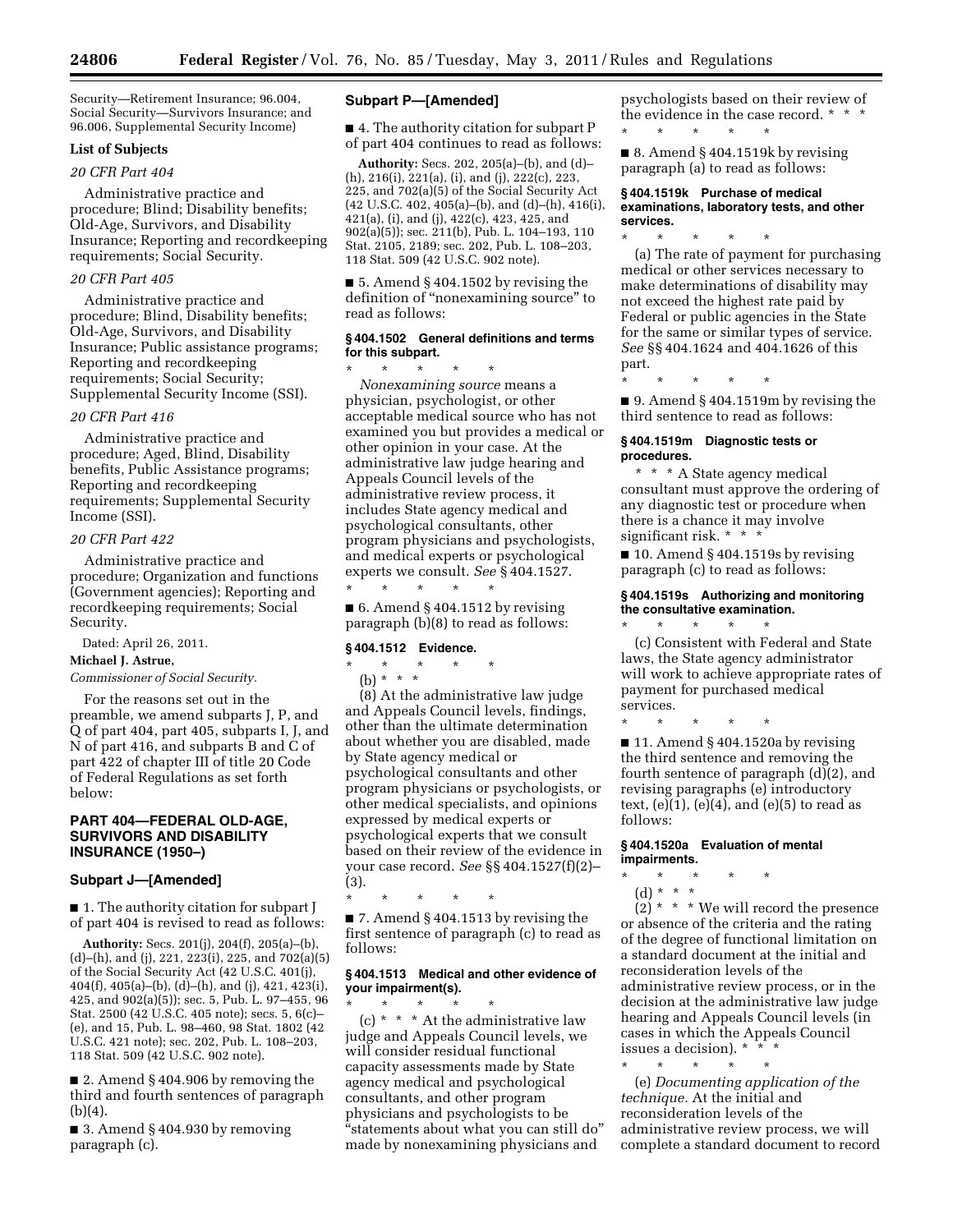how we applied the technique. At the administrative law judge hearing and Appeals Council levels (in cases in which the Appeals Council issues a decision), we will document application of the technique in the decision. The following rules apply:

(1) When a State agency medical or psychological consultant makes the determination together with a State agency disability examiner at the initial or reconsideration level of the administrative review process as provided in  $\S$  404.1615(c)(1) of this part, the State agency medical or psychological consultant has overall responsibility for assessing medical severity. A State agency disability examiner may assist in preparing the standard document. However, our medical or psychological consultant must review and sign the document to attest that it is complete and that he or she is responsible for its content, including the findings of fact and any discussion of supporting evidence.

\* \* \* \* \*

(4) At the administrative law judge hearing and Appeals Council levels, the written decision must incorporate the pertinent findings and conclusions based on the technique. The decision must show the significant history, including examination and laboratory findings, and the functional limitations that were considered in reaching a conclusion about the severity of the mental impairment(s). The decision must include a specific finding as to the degree of limitation in each of the functional areas described in paragraph (c) of this section.

(5) If the administrative law judge requires the services of a medical expert to assist in applying the technique but such services are unavailable, the administrative law judge may return the case to the State agency or the appropriate Federal component, using the rules in § 404.941 of this part, for completion of the standard document. If, after reviewing the case file and completing the standard document, the State agency or Federal component concludes that a determination favorable to you is warranted, it will process the case using the rules found in § 404.941(d) or (e) of this part. If, after reviewing the case file and completing the standard document, the State agency or Federal component concludes that a determination favorable to you is not warranted, it will send the completed standard document and the case to the administrative law judge for further proceedings and a decision.

 $\blacksquare$  12. Amend § 404.1526 by revising the first sentence of paragraph (d) and paragraph (e) to read as follows:

# **§ 404.1526 Medical equivalence.**

\* \* \* \* \*

(d) *Who is a designated medical or psychological consultant?* A medical or psychological consultant designated by the Commissioner includes any medical or psychological consultant employed or engaged to make medical judgments by the Social Security Administration, the Railroad Retirement Board, or a State agency authorized to make disability determinations. \* \* \*

(e) *Who is responsible for determining medical equivalence?* In cases where the State agency or other designee of the Commissioner makes the initial or reconsideration disability determination, a State agency medical or psychological consultant or other designee of the Commissioner (*see*  § 404.1616 of this part) has the overall responsibility for determining medical equivalence. For cases in the disability hearing process or otherwise decided by a disability hearing officer, the responsibility for determining medical equivalence rests with either the disability hearing officer or, if the disability hearing officer's reconsideration determination is changed under § 404.918 of this part, with the Associate Commissioner for Disability Programs or his or her delegate. For cases at the administrative law judge or Appeals Council level, the responsibility for deciding medical equivalence rests with the administrative law judge or Appeals Council.

 $\blacksquare$  13. Amend § 404.1527 by revising the first sentence of paragraph (f)(1) and removing paragraph (f)(4), to read as follows:

# **§ 404.1527 Evaluating opinion evidence.**   $\star$   $\star$   $\star$

 $(f) * * * *$ 

(1) In claims adjudicated by the State agency, a State agency medical or psychological consultant may make the determination of disability together with a State agency disability examiner or provide one or more medical opinions to a State agency disability examiner when the disability examiner makes the initial or reconsideration determination alone (*see* § 404.1615(c) of this part). \* \* \*

\* \* \* \* \*

 $\blacksquare$  14. Amend § 404.1529 by revising the third and fifth sentences of paragraph (b) to read as follows:

**§ 404.1529 How we evaluate symptoms, including pain.** 

\* \* \* \* \* (b) \* \* \* In cases decided by a State agency (except in disability hearings

under §§ 404.914 through 404.918 of this part and in fully favorable determinations made by State agency disability examiners alone under § 404.1615(c)(3) of this part), a State agency medical or psychological consultant or other medical or psychological consultant designated by the Commissioner directly participates in determining whether your medically determinable impairment(s) could reasonably be expected to produce your alleged symptoms. \* \* \* At the administrative law judge hearing or Appeals Council level of the administrative review process, the adjudicator(s) may ask for and consider the opinion of a medical or psychological expert concerning whether your impairment(s) could reasonably be expected to produce your alleged symptoms. \* \* \*

\* \* \* \* \*

■ 15. Amend § 404.1546 by revising the first sentence of paragraph (a) and paragraph (c), and removing paragraph (d), to read as follows:

#### **§ 404.1546 Responsibility for assessing your residual functional capacity.**

(a) *Responsibility for assessing residual functional capacity at the State agency.* When a State agency medical or psychological consultant and a State agency disability examiner make the disability determination as provided in § 404.1615(c)(1) of this part, a State agency medical or psychological consultant(s) is responsible for assessing your residual functional capacity. \* \* \* \* \* \* \* \*

(c) *Responsibility for assessing residual functional capacity at the administrative law judge hearing or Appeals Council level.* If your case is at the administrative law judge hearing level or at the Appeals Council review level, the administrative law judge or the administrative appeals judge at the Appeals Council (when the Appeals Council makes a decision) is responsible for assessing your residual functional capacity.

# **Subpart Q—[Amended]**

■ 16. The authority citation for subpart Q of part 404 continues to read as follows:

**Authority:** Secs. 205(a), 221, and 702(a)(5) of the Social Security Act (42 U.S.C. 405(a), 421, and 902(a)(5)).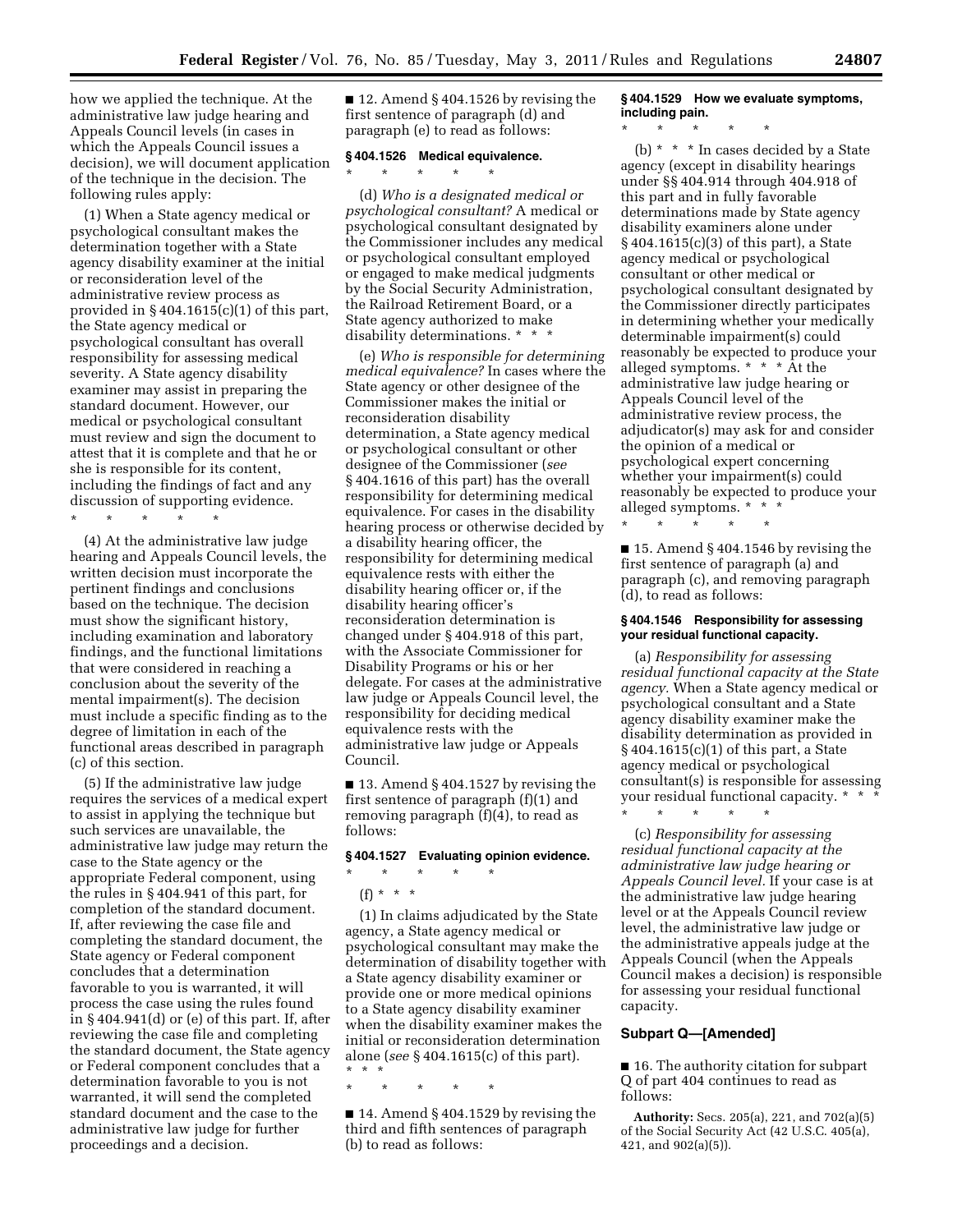$\blacksquare$  17. Amend § 404.1601 by removing the third sentence of the introductory text.

 $\blacksquare$  18. Amend § 404.1616 by removing the third sentence of paragraph (b), and removing paragraph (e)(4).

 $\blacksquare$  19. Amend § 404.1624 by revising the first sentence to read as follows:

#### **§ 404.1624 Medical and other purchased services.**

The State will determine the rates of payment for purchasing medical or other services necessary to make determinations of disability. \* \* \*

# **PART 405—ADMINISTRATIVE REVIEW PROCESS FOR ADJUDICATING INITIAL DISABILITY CLAIMS**

■ 20. The authority citation for part 405 continues to read as follows:

**Authority:** Secs. 201(j), 205(a)–(b), (d)–(h), and (s), 221, 223(a)–(b), 702(a)(5), 1601, 1602, 1631, and 1633 of the Social Security Act (42 U.S.C. 401(j), 405(a)–(b), (d)–(h), and (s), 421, 423(a)–(b), 902(a)(5), 1381, 1381a, 1383, and 1383b).

# **Subpart A—[Amended]**

 $\blacksquare$  21. Amend § 405.1 by adding a third sentence to paragraph (b)(1) and revising paragraphs (b)(2), (b)(3), (b)(4),  $(b)(5)$ , the first sentence of  $(c)(2)$ , and (c)(3) to read as follows:

# **§ 405.1 Introduction.**

- \* \* \* \* \*
- (b) \* \* \*

 $(1)$  \* \* \* We use the procedures in part 404 subpart J of this chapter, part 416 subpart N of this chapter, or both, for your initial determination.

(2) *Reconsideration.* If you are dissatisfied with the initial determination, you may ask us to reconsider it. We use the procedures in part 404 subpart J of this chapter, part 416 subpart N of this chapter, or both, for your reconsideration determination. You must follow the procedure in §§ 404.909 or 416.1409 of this chapter to request reconsideration.

(3) *Hearing before an administrative law judge.* If you are dissatisfied with the reconsidered determination, you may request a hearing before an administrative law judge. The administrative law judge will use the procedures in subpart D of this part.

(4) *Appeals Council review.* If you or any other party to the hearing is dissatisfied with the administrative law judge's decision or with the administrative law judge's dismissal of a hearing request, you may request that the Appeals Council review that action. The Appeals Council also may initiate review on its own motion. The Appeals

Council will use the procedures in subparts E through G of this part for its review.

(5) *Federal court review.* If you have pursued your claim through all levels of our administrative process and are dissatisfied with our final decision, you may request judicial review by filing an action in Federal district court.  $(c) * * * *$ 

(2) *Evidence considered and right to representation.* Subject to §§ 405.331 and 405.430, you may present and we will consider information in support of your claim. \* \* \*

(3) *Evidentiary standards applied.*  When we make a determination or decision on your disability claim, we will apply a preponderance of the evidence standard, except that the Appeals Council will review findings of fact under the substantial evidence standard.

\* \* \* \* \*

■ 22. Revise § 405.5 to read as follows:

#### **§ 405.5 Definitions.**

As used in this part:

*Act* means the Social Security Act, as amended.

*Administrative law judge* means an administrative law judge appointed pursuant to the provisions of 5 U.S.C. 3105 who is employed by the Social Security Administration.

*Commissioner* means the Commissioner of Social Security, or his or her designee.

*Date you receive notice* means five days after the date on the notice, unless you show us that you did not receive it within the five-day period.

*Day* means calendar day, unless otherwise indicated.

*Decision* means the decision made by an administrative law judge, attorney advisor, or the Appeals Council.

*Disability claim* or *claim* means: (1) An application for benefits that is based on whether you are disabled under title II of the Act, or

(2) An application for supplemental security income payments that is based on whether you are disabled or blind under title XVI of the Act.

(3) For purposes of this part, the terms "disability claim" or "claim" do not include a continuing disability review or age-18 redetermination.

*Document* includes books, records, correspondence, papers, as well as forms of electronic media such as video tapes, CDs, and DVDs.

*Evidence* means evidence as defined under §§ 404.1512 and 416.912 of this chapter.

*Preponderance of the evidence* means such relevant evidence that as a whole

shows that the existence of the fact to be proven is more likely than not.

*Substantial evidence* means such relevant evidence as a reasonable mind might accept as adequate to support a conclusion.

*Vacate* means to set aside a previous action.

*We, us,* or *our* refers to the Social Security Administration.

*You* or *your* refers to the person who has filed a disability claim and, where appropriate, his or her authorized representative.

■ 23. Remove and reserve § 405.10.

■ 24. Amend § 405.20 by revising the first sentence of paragraph (a) to read as follows:

## **§ 405.20 Good cause for extending deadlines.**

(a) If you want us to extend the deadline to request administrative or judicial review, you must establish that there is good cause for missing the deadline. \* \* \*

\* \* \* \* \*

# **Subparts B and C— [Removed and Reserved]**

■ 25. Remove and reserve subparts B and C.

## **Subpart D—[Amended]**

■ 26. Amend § 405.301 by revising the first sentence of paragraph (a) to read as follows:

#### **§ 405.301 Hearing before an administrative law judge—general.**

(a) This subpart explains what to do if you are dissatisfied with a reconsidered determination or an initial determination subject to a hearing by an administrative law judge under the procedures in this part as a result of § 404.906(b)(4) or § 416.1406(b)(4) of this chapter. \* \* \*

■ 27. Revise § 405.305 to read as follows:

\* \* \* \* \*

## **§ 405.305 Availability of a hearing before an administrative law judge.**

You may request a hearing before an administrative law judge if you are dissatisfied with the reconsidered determination on your disability claim or an initial determination subject to a hearing by an administrative law judge under the procedures in this part as a result of §§ 404.906(b)(4) or 416.1406(b)(4) of this chapter.

■ 28. Amend § 405.310 by revising paragraph (a)(3) and the first sentence of paragraph (b) to read as follows: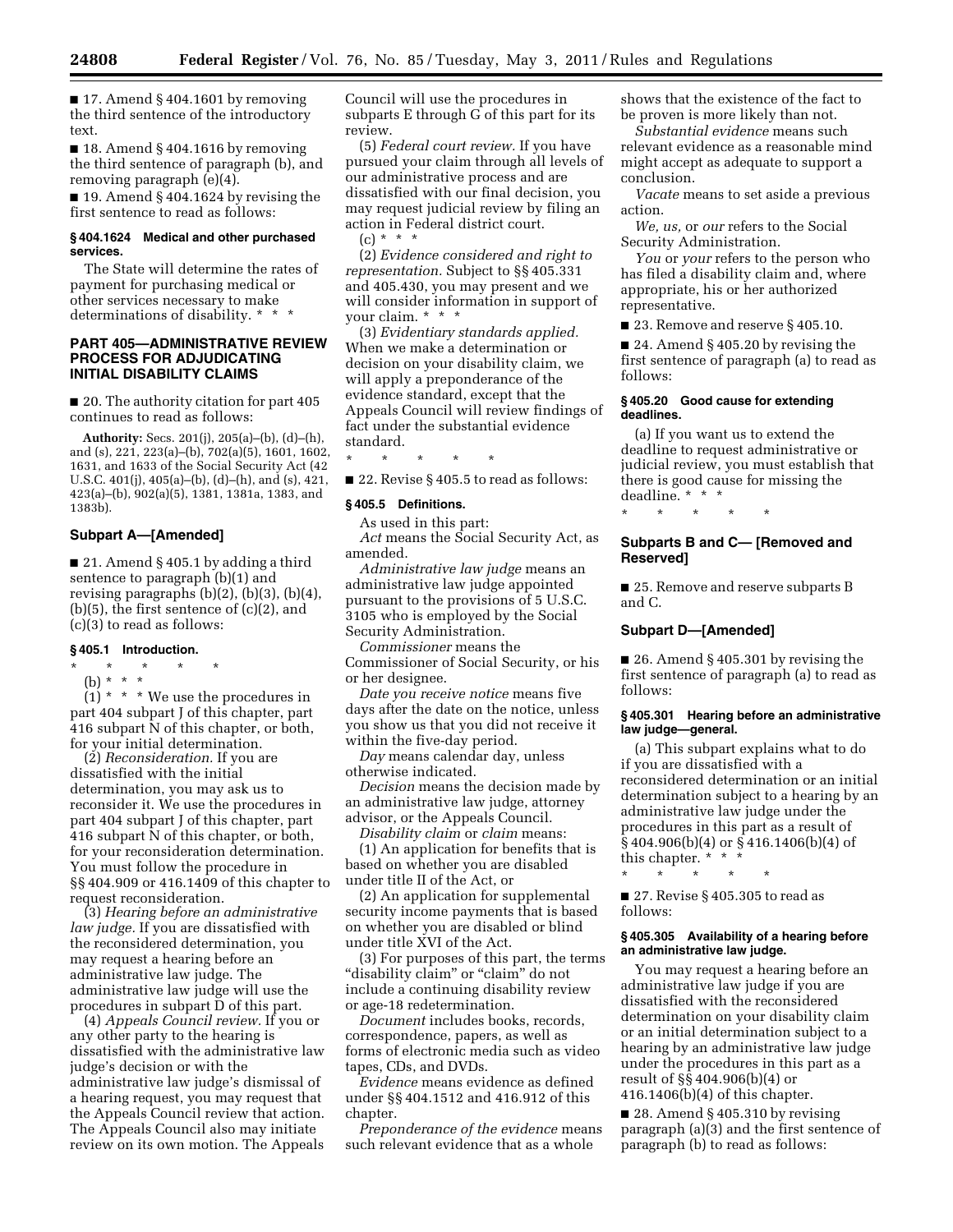## **§ 405.310 How to request a hearing before an administrative law judge.**

(a) *Written request.* \* \* \*

(3) The specific reasons you disagree with the previous determination, \* \* \* \* \*

(b) *Time limit for filing request.* An administrative law judge will conduct a hearing if you request one in writing no later than 60 days after the date you receive notice of the reconsidered determination or an initial determination subject to a hearing by an administrative law judge under the procedures in this part as a result of § 404.906(b)(4) or § 416.1406(b)(4) of this chapter (or within the extended time period if we extend the time as provided in paragraph (d) of this section).  $*$   $*$ 

\* \* \* \* \*

■ 29. Amend § 405.320 by removing the last sentence of paragraph (b).

 $\blacksquare$  30. Add § 405.342 to read as follows:

#### **§ 405.342 Prehearing proceedings and decisions by attorney advisors.**

After a hearing is requested but before it is held, an attorney advisor may conduct prehearing proceedings as set out in §§ 404.942(c) or 416.1442(c) of this chapter. If, after the completion of these proceedings, we can make a decision that is fully favorable to you and all other parties based on the preponderance of the evidence, an attorney advisor, instead of an administrative law judge, may issue the decision. We use the procedures §§ 404.942 or 416.1442 of this chapter when we conduct prehearing proceedings or issue decisions under this section.

■ 31. Amend § 405.360 by revising the last sentence to read as follows:

#### **§ 405.360 Official record.**

 $* * *$  Subject to §405.401(c), the official record closes once the administrative law judge issues his or her decision regardless of whether it becomes our final decision.

 $\blacksquare$  32. Amend § 405.365 by revising paragraph (a)(2) to read as follows:

#### **§ 405.365 Consolidated hearing before an administrative law judge.**

 $(a) * * * *$ 

(2) If the administrative law judge consolidates the claims, he or she will decide both claims, even if we have not yet made an initial determination or a reconsidered determination on the other claim.

\* \* \* \* \*

■ 33. Amend § 405.370 by removing the third sentence of paragraph (a) and

revising the third sentence of paragraph (b) to read as follows:

# **§ 405.370 Decisions by the administrative law judge.**

\* \* \* \* \* (b) \* \* \* Within five days after the hearing, if there are no subsequent changes to the analysis in the oral decision, we will send you a written decision that incorporates such oral decision by reference. \* \*

■ 34. Amend § 405.371 by revising the second and third sentences to read as follows:

### **§ 405.371 Notice of the decision of an administrative law judge.**

\* \* \* The notice accompanying the decision will explain your right to representation. It also will explain your right to request review of the decision by the Appeals Council.

■ 35. Revise § 405.372 to read as follows:

## **§ 405.372 Effect of an administrative law judge's decision.**

The decision of the administrative law judge is binding on all parties to the hearing unless—

(a) You or another party requests a review of the decision by the Appeals Council within the stated time period, and the Appeals Council reviews your case;

(b) You or another party requests a review of the decision by the Appeals Council within the stated time period, the Appeals Council denies your request for review, you seek judicial review of your case by filing an action in a Federal district court, and the Federal court reverses the decision or remands it for further administrative action;

(c) An administrative law judge or the Appeals Council revises the decision under § 405.601 of this part;

(d) You use the expedited appeals process described in §§ 404.923 through 404.928 or 416.1423 through 416.1428 of this chapter;

(e) The ALJ decided the case after a Federal court remanded your case to us, and the Appeals Council follows the procedures in §§ 404.984 or 416.1484 of this chapter to assume jurisdiction of your case; or

(f) The Appeals Council reviews the claim on its own motion.

■ 36. Remove and reserve § 405.373.

 $\blacksquare$  37. Amend § 405.381 by revising the second and third sentences to read as follows:

#### **§ 405.381 Notice of dismissal of a request for a hearing before an administrative law judge.**

\* \* \* The notice will tell you that you may ask the Appeals Council to

review the dismissal and will explain your right to representation. Your request for review by the Appeals Council must be in writing and must be filed within 60 days after the date that you receive notice of the dismissal.

■ 38. Remove and reserve § 405.382.

■ 39. Revise § 405.383 to read as follows:

#### **§ 405.383 Effect of dismissal of a request for a hearing before an administrative law judge.**

The administrative law judge's dismissal of a request for a hearing is binding and not subject to further review, unless an administrative law judge or the Appeals Council vacates it.

## **Subpart E—[Amended]**

■ 40. Revise the heading of subpart E of part 405 to read as follows:

## **Subpart E—Appeals Council Review**

■ 41. Revise § 405.401 to read as follows:

#### **§ 405.401 Appeals Council review.**

(a) If you (or any other party) are dissatisfied with the hearing decision or with the dismissal of a hearing request under this part, you may request that the Appeals Council review that action. The Appeals Council may also initiate review on its own motion. Except as specifically provided in this subpart, we will follow our rules for Appeals Council review in §§ 404.966 through 404.984 and 416.1466 through 416.1484 of this chapter.

(b) If you seek Appeals Council review, you must file your request within the time period and in accordance with the procedures in §§ 404.968 and 416.1468 of this chapter. The Appeals Council will consider additional evidence only in accordance with paragraph (c) of this section.

(c) If you submit additional evidence, the Appeals Council will consider the additional evidence only where it relates to the period on or before the date of the hearing decision, and only if you show that there is a reasonable probability that the evidence, alone or when considered with the other evidence of record, would change the outcome of the decision, and

(1) Our action misled you;

(2) You had a physical, mental, educational, or linguistic limitation(s) that prevented you from submitting the evidence earlier; or

(3) Some other unusual, unexpected, or unavoidable circumstance beyond your control prevented you from submitting the evidence earlier.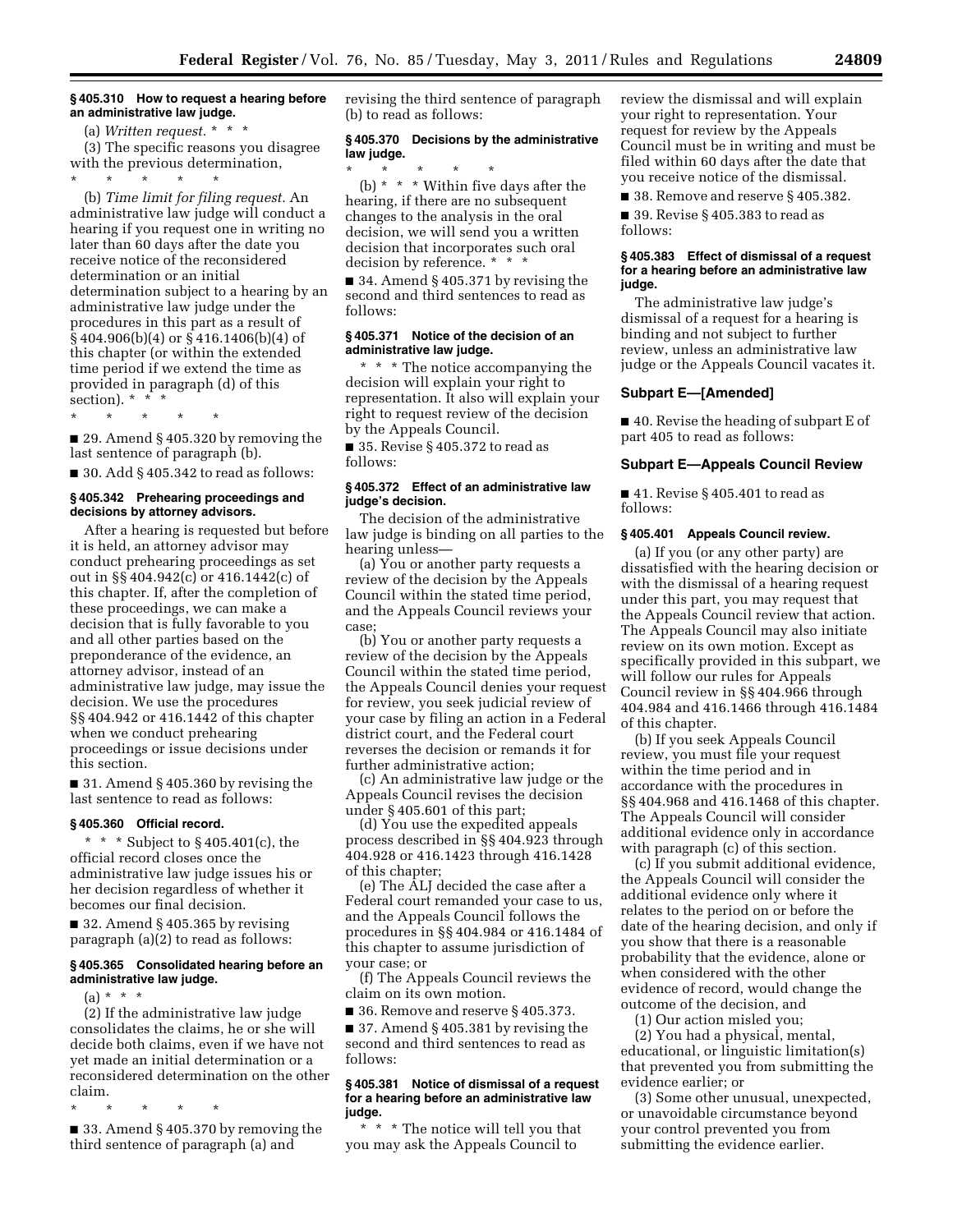■ 42. Remove and reserve §§ 405.405, 405.410, 405.415, 405.420, 405.425, and 405.427.

■ 43. Revise § 405.430 to read as follows:

# **§ 405.430 Record before the Appeals Council.**

Subject to § 405.401(c), the record is closed as of the date of the administrative law judge's decision, and the Appeals Council will base its action on the same evidence that was before the administrative law judge.

■ 44. Remove and reserve §§ 405.440, 405.445, and 405.450.

# **Subpart F—[Amended]**

■ 45. Amend § 405.505 by revising the third sentence to read as follows:

#### **§ 405.505 Extension of time to file a civil action.**

\* \* \* You must file your request with the Appeals Council. \* \* \*

■ 46. Revise § 405.510 to read as follows:

#### **§ 405.510 Claims remanded by a Federal court.**

When a Federal court remands a claim decided under this part for further agency consideration, the Appeals Council may make a decision based upon the evidence in the record, or it may remand the claim to an administrative law judge. If the Appeals Council remands a claim to an administrative law judge, the Appeals Council will send you a notice of remand.

#### **Subpart H — [Removed and Reserved]**

■ 47. Remove and reserve subpart H.

# **PART 416—SUPPLEMENTAL SECURITY INCOME FOR THE AGED, BLIND, AND DISABLED**

## **Subpart I—[Amended]**

■ 48. The authority citation for subpart I of part 416 continues to read as follows:

**Authority:** Secs. 221(m), 702(a)(5), 1611, 1614, 1619, 1631(a), (c), (d)(1), and (p), and 1633 of the Social Security Act (42 U.S.C. 421(m), 902(a)(5), 1382, 1382c, 1382h, 1383(a), (c), (d)(1), and (p), and 1383b); secs. 4(c) and 5, 6(c)-(e), 14(a), and 15, Pub. L. 98– 460, 98 Stat. 1794, 1801, 1802, and 1808 (42 U.S.C. 421 note, 423 note, and 1382h note).

 $\blacksquare$  49. Amend § 416.902 by revising the definition of ''nonexamining source'' to read as follows:

#### **§ 416.902 General definitions and terms for this subpart.**

\* \* \* \* \*

*Nonexamining source* means a physician, psychologist, or other acceptable medical source who has not examined you but provides a medical or other opinion in your case. At the administrative law judge hearing and Appeals Council levels of the administrative review process, it includes State agency medical and psychological consultants, other program physicians and psychologists, and medical experts or psychological experts we consult. See § 416.927.

 $\blacksquare$  50. Amend § 416.912 by revising paragraph (b)(8) to read as follows:

## **§ 416.912 Evidence.**

\* \* \* \* \*

\* \* \* \* \*

(b)  $* * * *$ 

(8) At the administrative law judge and Appeals Council levels, findings, other than the ultimate determination about whether you are disabled, made by State agency medical or psychological consultants and other program physicians or psychologists, or other medical specialists, and opinions expressed by medical experts or psychological experts that we consult based on their review of the evidence in your case record. See §§ 416.927(f)(2)- (3).

\* \* \* \* \*

\* \* \* \* \*

■ 51. Amend § 416.913 by revising the first sentence of paragraph (c) to read as follows:

# **§ 416.913 Medical and other evidence of your impairment(s).**

(c)  $*$   $*$   $*$  At the administrative law judge and Appeals Council levels, we will consider residual functional capacity assessments made by State agency medical and psychological consultants and other program physicians and psychologists to be ''statements about what you can still do'' made by nonexamining physicians and psychologists based on their review of the evidence in the case record. \* \* \*

\* \* \* \* \*

 $\blacksquare$  52. Amend § 416.919k by revising paragraph (a) to read as follows:

#### **§ 416.919k Purchase of medical examinations, laboratory tests, and other services.**

\* \* \* \* \* (a) The rate of payment for purchasing

medical or other services necessary to make determinations of disability may not exceed the highest rate paid by Federal or public agencies in the State for the same or similar types of service. See §§ 416.1024 and 416.1026 of this part.

\* \* \* \* \* ■ 53. Amend § 416.919m by revising the

third sentence to read as follows: **§ 416.919m Diagnostic tests or procedures.** 

\* \* \* A State agency medical consultant must approve the ordering of any diagnostic test or procedure when there is a chance it may involve significant risk. \* \* \*

■ 54. Amend § 416.919s by revising paragraph (c) to read as follows:

#### **§ 416.919s Authorizing and monitoring the consultative examination.**

\* \* \* \* \* (c) Consistent with Federal and State laws, the State agency administrator will work to achieve appropriate rates of payment for purchased medical services.

\* \* \* \* \* ■ 55. Amend § 416.920a by revising the third sentence and removing the fourth sentence of paragraph (d)(2) and revising paragraphs (e) introductory text,  $(e)(1)$ ,  $(e)(4)$ , and  $(e)(5)$  to read as follows:

#### **§ 416.920a Evaluation of mental impairments.**

- \* \* \* \* \*
	- (d) \* \* \*

 $(2)$  \* \* \* We will record the presence or absence of the criteria and the rating of the degree of functional limitation on a standard document at the initial and reconsideration levels of the administrative review process, or in the decision at the administrative law judge hearing and Appeals Council levels (in cases in which the Appeals Council issues a decision). \* \* \*

\* \* \* \* \*

(e) *Documenting application of the technique.* At the initial and reconsideration levels of the administrative review process, we will complete a standard document to record how we applied the technique. At the administrative law judge hearing and Appeals Council levels (in cases in which the Appeals Council issues a decision), we will document application of the technique in the decision. The following rules apply:

(1) When a State agency medical or psychological consultant makes the determination together with a State agency disability examiner at the initial or reconsideration level of the administrative review process as provided in  $§$  416.1015(c)(1) of this part, the State agency medical or psychological consultant has overall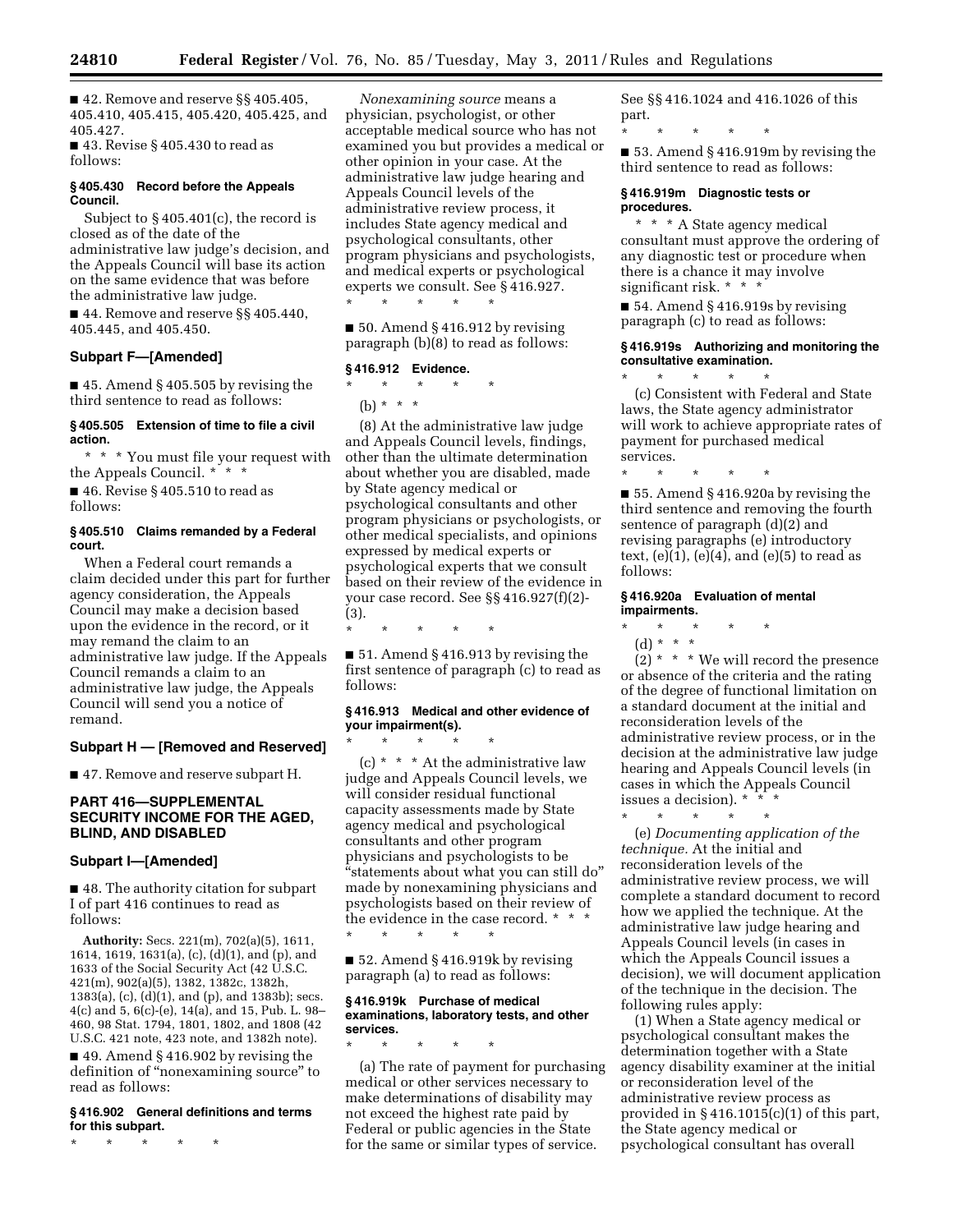responsibility for assessing medical severity. A State agency disability examiner may assist in preparing the standard document. However, our medical or psychological consultant must review and sign the document to attest that it is complete and that he or she is responsible for its content, including the findings of fact and any discussion of supporting evidence.

\* \* \* \* \* (4) At the administrative law judge hearing and Appeals Council levels, the written decision must incorporate the pertinent findings and conclusions based on the technique. The decision must show the significant history, including examination and laboratory findings, and the functional limitations that were considered in reaching a conclusion about the severity of the mental impairment(s). The decision must include a specific finding as to the degree of limitation in each of the functional areas described in paragraph (c) of this section.

(5) If the administrative law judge requires the services of a medical expert to assist in applying the technique but such services are unavailable, the administrative law judge may return the case to the State agency or the appropriate Federal component, using the rules in § 416.1441 of this part, for completion of the standard document. If, after reviewing the case file and completing the standard document, the State agency or Federal component concludes that a determination favorable to you is warranted, it will process the case using the rules found in § 416.1441(d) or (e) of this part. If, after reviewing the case file and completing the standard document, the State agency or Federal component concludes that a determination favorable to you is not warranted, it will send the completed standard document and the case to the administrative law judge for further proceedings and a decision.

■ 56. Amend § 416.924 by revising paragraph (g) to read as follows:

#### **§ 416.924 How we determine disability for children.**

\* \* \* \* \* (g) *How we will explain our findings.*  When we make an initial or reconsidered determination whether you are disabled under this section or whether your disability continues under § 416.994a (except when a disability hearing officer makes the reconsideration determination), we will complete a standard form, Form SSA– 538, Childhood Disability Evaluation Form. The form outlines the steps of the sequential evaluation process for

individuals who have not attained age 18. The State agency medical or psychological consultant (see § 416.1016 of this part) or other designee of the Commissioner has overall responsibility for the content of the form and must sign the form to attest that it is complete and that he or she is responsible for its content, including the findings of fact and any discussion of supporting evidence. Disability hearing officers, administrative law judges, and the administrative appeals judges on the Appeals Council (when the Appeals Council makes a decision) will not complete the form but will indicate their findings at each step of the sequential evaluation process in their determinations or decisions.

■ 57. Amend § 416.926 by revising the first sentence of paragraph (d) and revising paragraph (e) to read as follows:

# **§ 416.926 Medical equivalence for adults and children.**

\* \* \* \* \* (d) *Who is a designated medical or psychological consultant?* A medical or psychological consultant designated by the Commissioner includes any medical or psychological consultant employed or engaged to make medical judgments by the Social Security Administration, the Railroad Retirement Board, or a State agency authorized to make disability determinations. \* \* \*

(e) *Who is responsible for determining medical equivalence?* In cases where the State agency or other designee of the Commissioner makes the initial or reconsideration disability determination, a State agency medical or psychological consultant or other designee of the Commissioner (*see*  § 416.1016 of this part) has the overall responsibility for determining medical equivalence. For cases in the disability hearing process or otherwise decided by a disability hearing officer, the responsibility for determining medical equivalence rests with either the disability hearing officer or, if the disability hearing officer's reconsideration determination is changed under § 416.1418 of this part, with the Associate Commissioner for Disability Programs or his or her delegate. For cases at the administrative law judge or Appeals Council level, the responsibility for deciding medical equivalence rests with the administrative law judge or Appeals Council.

 $\blacksquare$  58. Amend § 416.926a by revising paragraph (n) to read as follows:

#### **§ 416.926a Functional equivalence for children.**

\* \* \* \* \*

(n) *Responsibility for determining functional equivalence.* In cases where the State agency or other designee of the Commissioner makes the initial or reconsideration disability determination, a State agency medical or psychological consultant or other designee of the Commissioner (*see*  § 416.1016 of this part) has the overall responsibility for determining functional equivalence. For cases in the disability hearing process or otherwise decided by a disability hearing officer, the responsibility for determining functional equivalence rests with either the disability hearing officer or, if the disability hearing officer's reconsideration determination is changed under § 416.1418 of this part, with the Associate Commissioner for Disability Programs or his or her delegate. For cases at the administrative law judge or Appeals Council level, the responsibility for deciding functional equivalence rests with the administrative law judge or Appeals Council.

■ 59. Amend § 416.927 by revising the first sentence of paragraph (f)(1) and removing paragraph (f)(4), to read as follows:

# **§ 416.927 Evaluating opinion evidence.**

- \* \* \* \* \*
- (f) \* \* \*

(1) In claims adjudicated by the State agency, a State agency medical or psychological consultant may make the determination of disability together with a State agency disability examiner or provide one or more medical opinions to a State agency disability examiner when the disability examiner makes the initial or reconsideration determination alone (*See* § 416.1015(c) of this part). \* \* \*

\* \* \* \* \*

 $\blacksquare$  60. Amend § 416.929 by revising the third and fifth sentences of paragraph (b) to read as follows:

# **§ 416.929 How we evaluate symptoms, including pain.**

\* \* \* \* \* (b) \* \* \* In cases decided by a State agency (except in disability hearings under §§ 416.1414 through 416.1418 of this part and in fully favorable determinations made by State agency disability examiners alone under § 416.1015(c)(3) of this part), a State agency medical or psychological consultant or other medical or psychological consultant designated by the Commissioner directly participates in determining whether your medically determinable impairment(s) could reasonably be expected to produce your alleged symptoms. \* \* \* At the